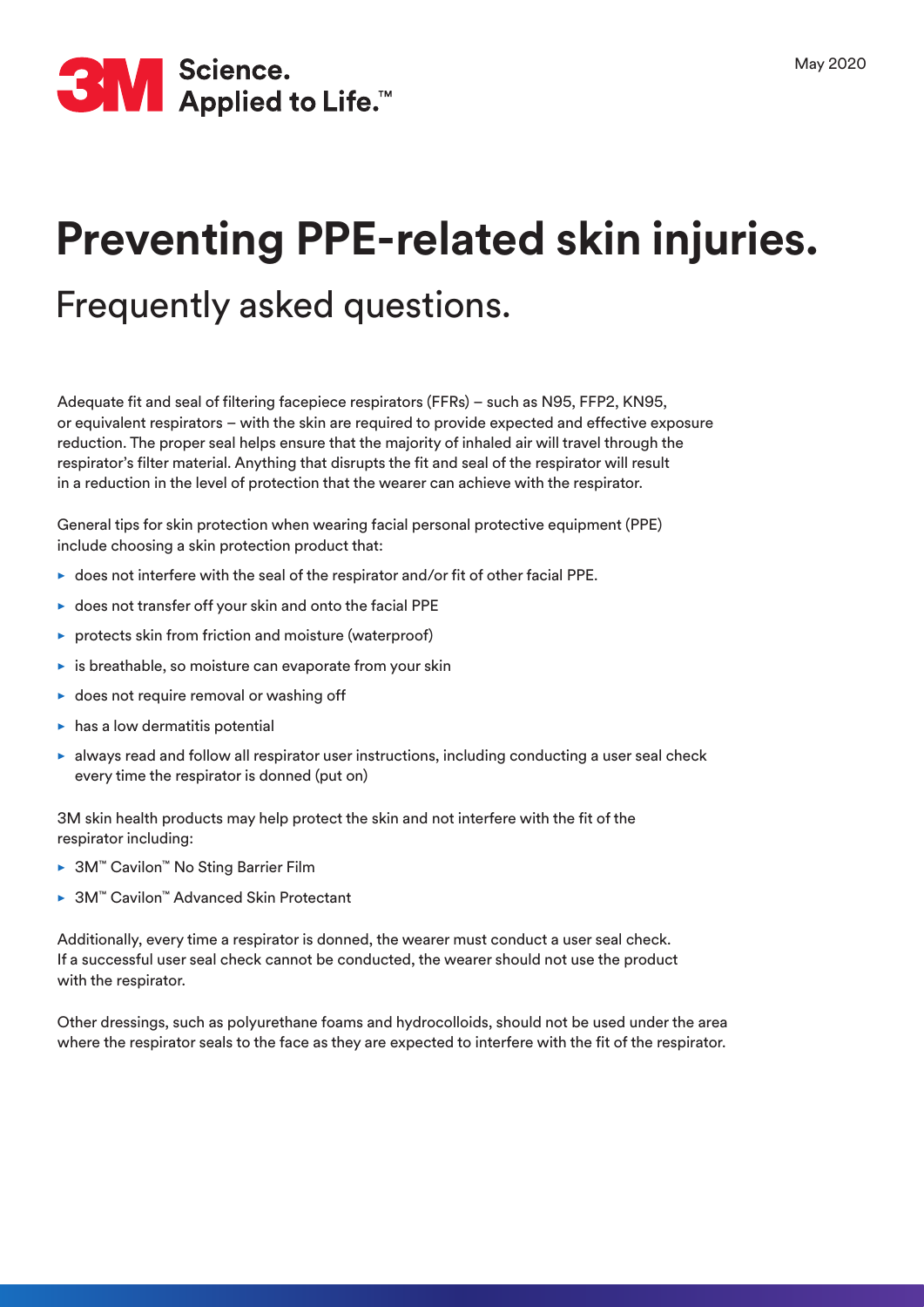#### **Can I use ointments (e.g. petroleum jelly) to protect my skin under a 3M respirator?**

3M does not recommend the use of petroleum jelly (also known as petrolatum), ointments, or thick creams because of the potential for interference with the seal of any of 3M's respirators. Petroleum jelly may cause the respirator to slip around on the face.

#### **Can I use 3M**™ **Cavilon**™ **No Sting Barrier Film to protect my skin under a 3M respirator?**

Yes, Cavilon No Sting Barrier Film will help protect intact skin from moisture and friction and, when used properly, would not be expected to interfere with the fit<sup>1</sup> of 3M respirators.

- The 1ml wipe or 1ml wand applicator should be used
- $\triangleright$  The product should be applied to clean, dry skin over any area where the respirator is likely to cause friction and/or where moisture may collect, e.g. the bridge of the nose, cheeks, tops of ears, or forehead
- It can be used on the face, but should not be used in the eye, or on the eyelid
- $\triangleright$  The product should be allowed to dry completely (at least 90 seconds) before the respirator is donned (put on). This allows fluid to dry on the skin and vapours to dissipate
	- $\blacktriangleright$  Upon application, an odour may be noted as the solvent ingredient evaporates. The odour will disappear as the product dries
- $\triangleright$  Always read and follow all respirator user instructions, including conducting a use seal check every time the respirator is donned (put on)
- $\triangleright$  We recommend starting with a once daily application. If the user experiences buildup of the product, decrease the frequency of application, e.g. 3 times/week
- Cavilon No Sting Barrier Film does not require removal but can be removed with a medical grade adhesive remover
- $\blacktriangleright$  Every time a respirator is donned, the wearer must conduct a user seal check. If a successful user seal check cannot be conducted, the wearer should not use the product with the respirator

#### **If my skin is already damaged, what type of skin protection product can I use under my 3M resipirator?**

3M™ Cavilon™ Advanced Skin Protectant\* can be used to help protect damaged skin, e.g. abrasions from friction or other superficial skin damage

- $\blacktriangleright$  The 0.7ml applicator is recommended
- $\blacktriangleright$  It can be used on the face, but should not be applied in or near the eye
- $\blacktriangleright$  The product should be applied in a thin layer
- $\triangleright$  The product should be allowed to dry completely (at least 90 seconds) before the respirator is donned (put on). This allows fluid to dry on the skin and vapours to dissipate.
	- Upon application, an odour may be noted as the solvent ingredient evaporates. The odour will disappear as the product dries.
- $\blacktriangleright$  Always read and follow all respirator user instructions, including conducting a use seal check every time the respirator is donned (put on)
- $\triangleright$  We recommend starting with a 2-3 times per week application. If the user notes buildup of the product, decrease the frequency of application, e.g. 1–2 times/week
- Cavilon Advanced Skin Protectant does not require removal but can be removed with a medical adhesive remover containing hexamethyldisiloxane or a silicone
- $\blacktriangleright$  Every time a respirator is donned, the wearer must conduct a user seal check. If a successful user seal check cannot be conducted, the wearer should not use the product with the respirator.